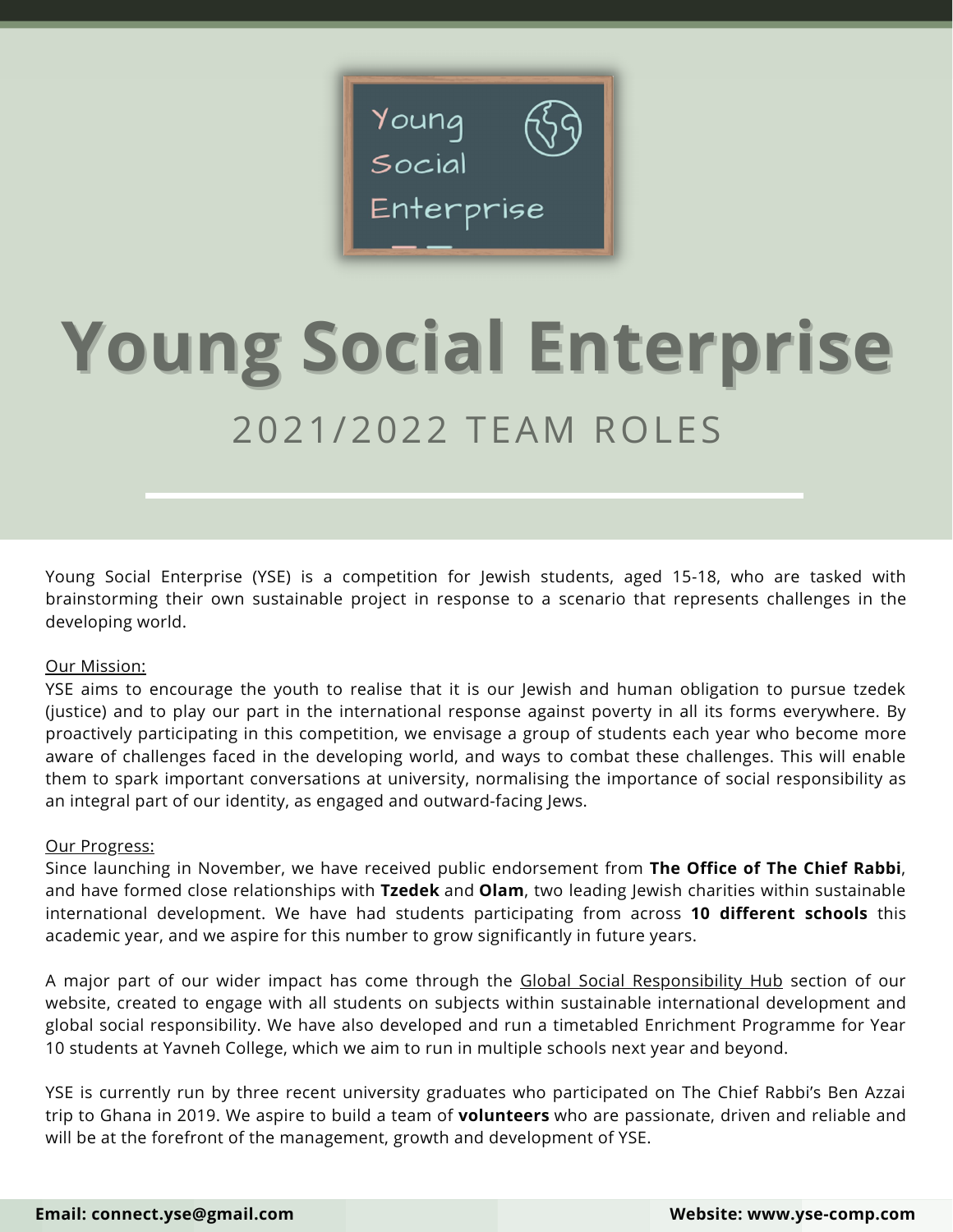

### **GENERAL MANAGER**

As a **General Manager**, you will be responsible for ensuring the smooth operation of YSE.

This is a great opportunity for an organised, motivated and proactive individual who is able to lead from the front and manage a group of people.

#### **RE SPO N S IBI L I T I E S**

- Managing the team:
	- Consistently aware of all strategy decisions and creating action plans for team members.
	- Checking in regularly with all team members to determine progress and ensure work is produced on time.
	- Point of contact for any questions from team members if unable to answer, can discuss with Asher, Dan and Nina (YSE co-founders).
	- Running bi-weekly team meetings to keep everyone in the loop of all activities.
- Administration:
	- Keeping track of all emails and allocating them to relevant team members.
- Additional support:
	- Updating Asher, Dan and Nina with all progress regularly.
	- Helping any team members with specific tasks if they require an extra pair of hands.
	- Attending any 'major' meetings which impact strategy for YSE 2021/2022.

#### **2 0 2 1 T IME COMMI TME N T 2 0 2 2**

**3 HOURS A WE EK** GETTING TO KNOW YSE AND STRATEGISING FOR 2 0 2 1 / 2 0 2 2

**4 HOURS A WE EK** EN SURING EVERYTHING IS IN PLACE IN TIME FOR 2 0 2 1 / 2 0 2 2 LA UN C H

**4 HOURS A WE EK** EN SURING THE **COMPETITION RUNS AS PLANNED**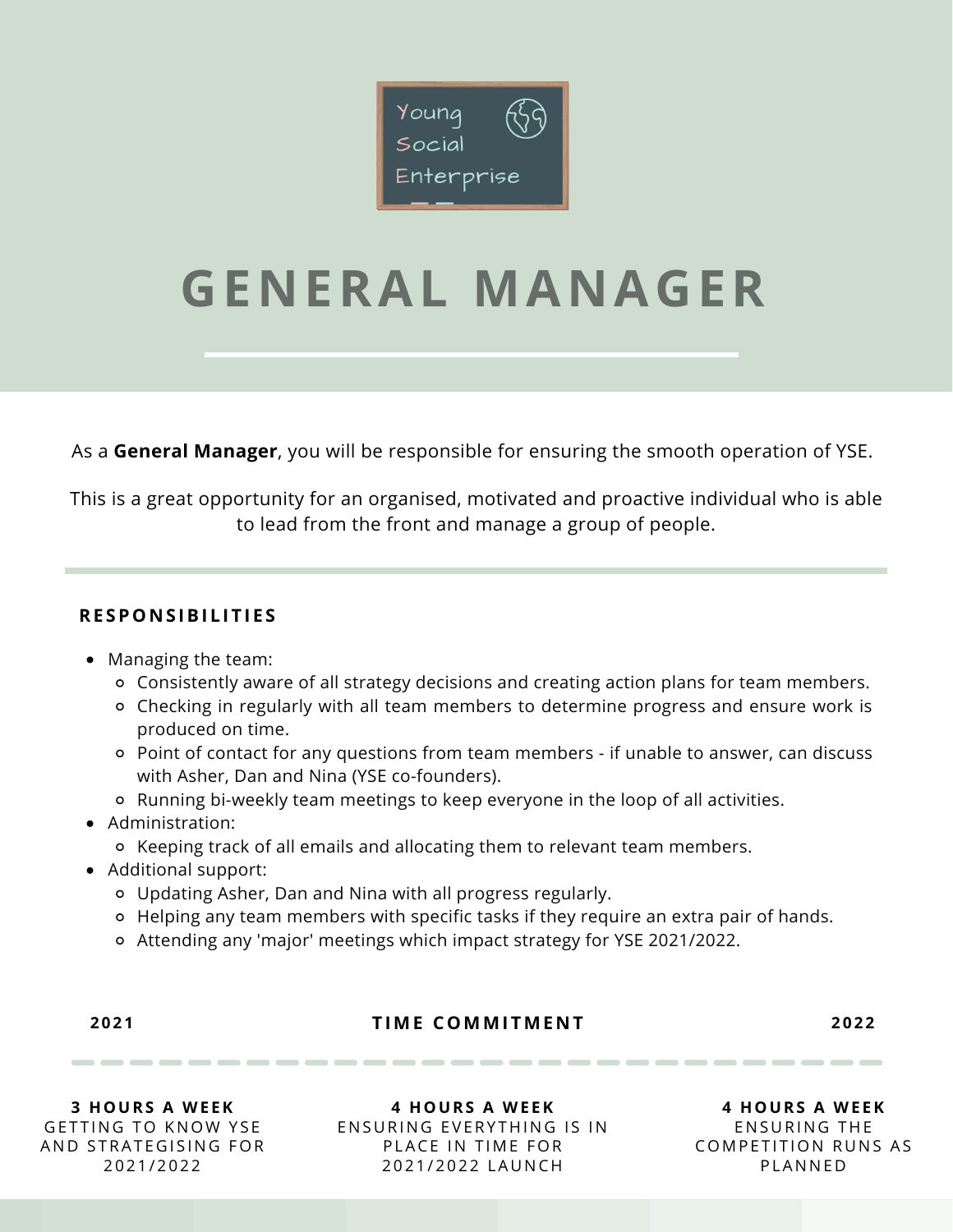

### **OUTREACH OFFICER**

As an **Outreach Officer**, you will be responsible for encouraging students to sign up to YSE.

This is a great opportunity for a proactive individual who has strong organisational skills and an ability to form and maintain meaningful relationships with different stakeholders.

#### **RE SPO N S IBI L I T I E S**

- Maintaining and developing relationships with schools and youth movements and expanding our reach.
- Forming new strategies to increase outreach and participation from students.
- Developing and managing a team of Sixth Form student ambassadors.
- Working with the Education Officers to liaise with schools.
- Creating a social media outreach marketing strategy to expand our reach, and working closely with the graphics team to ensure effective implementation.
- Central part of the wider YSE Team and work closely with others to strategise for 2021/2022 and ensure the smooth running of the competition.

**2 0 2 1 T IME COMMI TME N T 2 0 2 2**

**3 HOURS A WE EK** GETTING TO KNOW YSE AND STRATEGISING FOR 2 0 2 1 / 2 0 2 2

**5 HOURS A WE EK** ONCE THE ACADEMIC YEAR BEGINS STARTING TO ACT ON OUTREACH STRATEGY

**2 HOURS A WE EK** ONCE THE SIGN UP DEADLINE HAS PASSED, HELPING MORE GENERALLY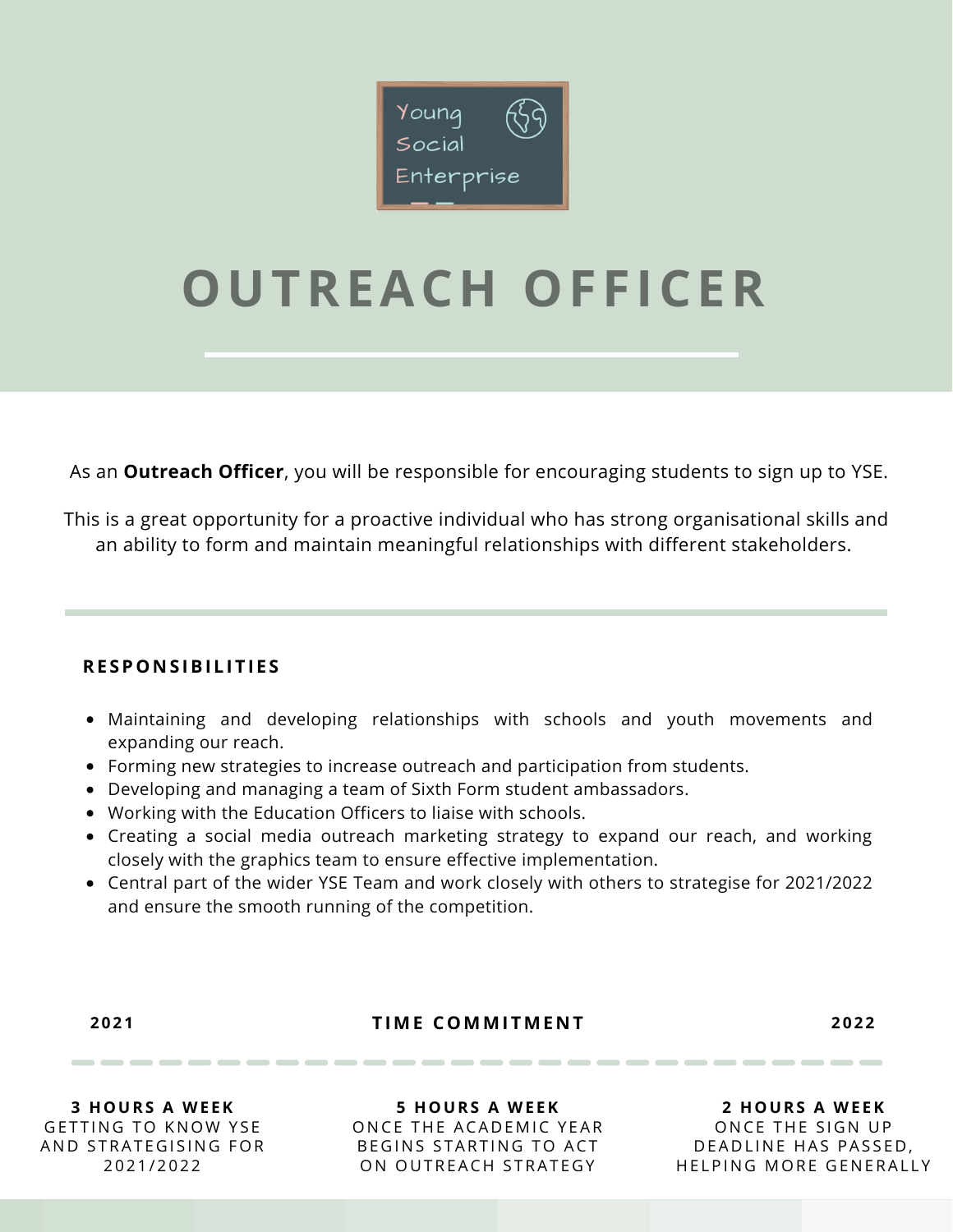

## **EDUCATION OFFICER**

As an **Education Officer,** you will be responsible for updating and creating educational resources.

This is a great opportunity for a passionate and curious individual with a keen interest in sustainable international development and global social responsibility, who has strong written communication skills.

#### **RE SPO N S IBI L I T I E S**

- In charge of developing the educational content in the competition. This includes:
	- Creating scenarios for YSE 2022
	- Running information sessions for students
	- Compiling extra resources for the website (including mini clip scripts)
- Liaising with school representatives to introduce the YSE Enrichment programme into timetabled lessons.
- Liaising with experts at Tzedek frequently, a leading UK Jewish charity working in sustainable international development, discussing your work with them and sharing ideas.
- Central part of the wider YSE Team and work closely with others to strategise for 2021/2022 and ensure the smooth running of the competition.

#### **2021 1IME COMMITMENT 2022**

**3 HOURS A WE EK** GETTING TO KNOW YSE AND STRATEGISING FOR 2 0 2 1 / 2 0 2 2

**5 HOURS A WE EK** CREATING EDUCATIONAL CONTENT IN TIME FOR YSE 2 0 2 1 / 2 0 2 2 LA UN C H

**2 HOURS A WE EK** ON CE YSE 2021/2022 LAUNCHES, RUNNING INFORMATION SESSIONS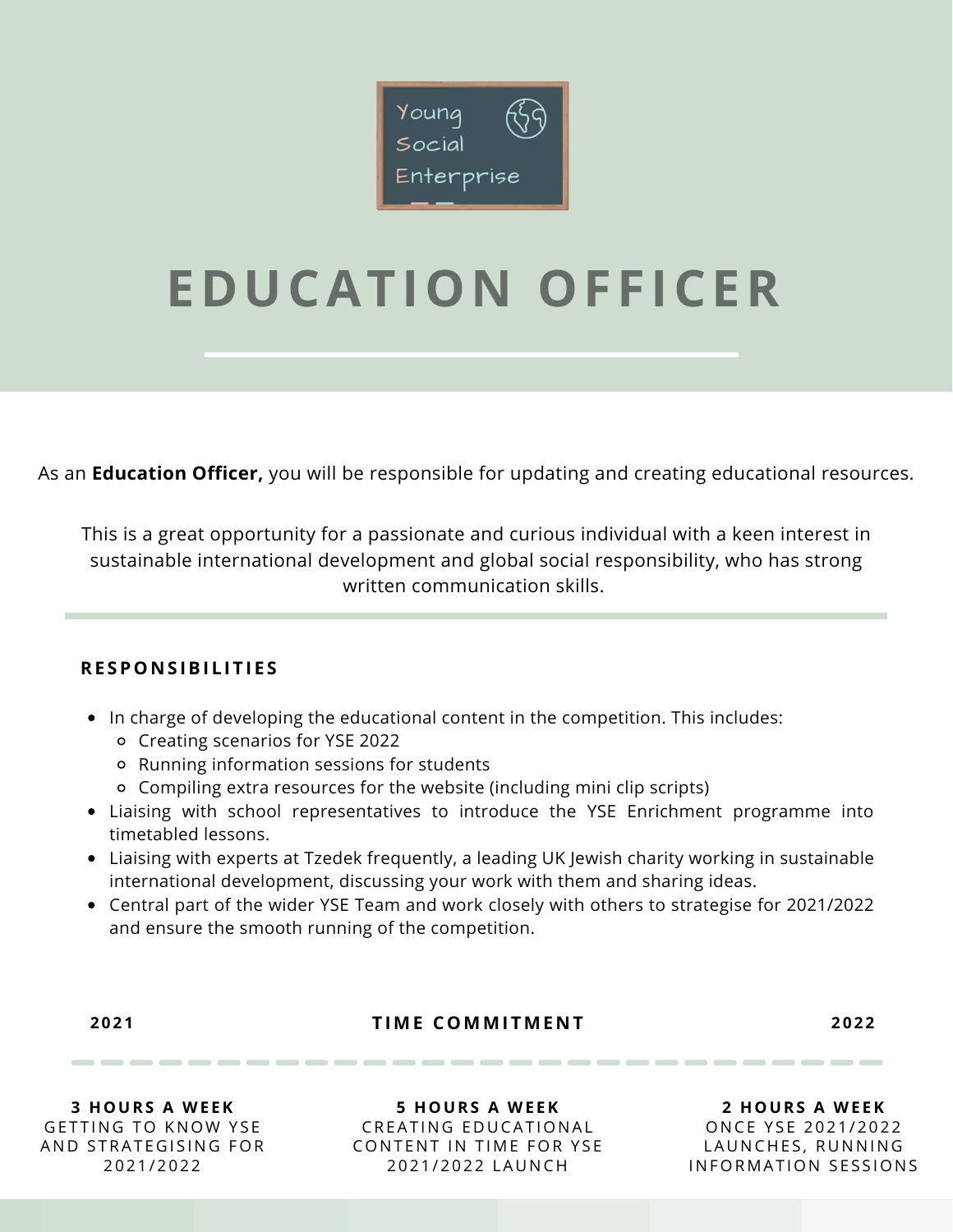

## **EVENTS OFFICER**

As an **Events Officer**, you will be responsible for organising and running all YSE events.

This is a great opportunity for an organised and creative individual who has strong time management and presentation skills.

### **RE SPO N S IBI L I T I E S**

- In charge of organising and running the following events:
	- YSE 2021/2022 Welcome Event for participants (January 2022)
	- YSE 2022 Final Pitch event (Spring 2022)
- In charge of running further events subject to our confirmed 2021/2022 strategy.
- Central part of the wider YSE Team and work closely with others to strategise for 2021/2022 and ensure the smooth running of the competition.

| ۰. |  |
|----|--|
|    |  |

**2 0 2 1 T IME COMMI TME N T 2 0 2 2**

**2 HOURS A WE EK** GETTING TO KNOW YSE AND STRATEGISING FOR 2 0 2 1 / 2 0 2 2

**3 HOURS A WE EK** ONCE THE ACADEMIC YEAR BEGINS STARTING TO PLAN **EVENTS** 

**4 HOURS A WE EK** ONCE THE FINAL EVENT APPROACHES, WORK-LOAD WILL STEP UP SLIGHTLY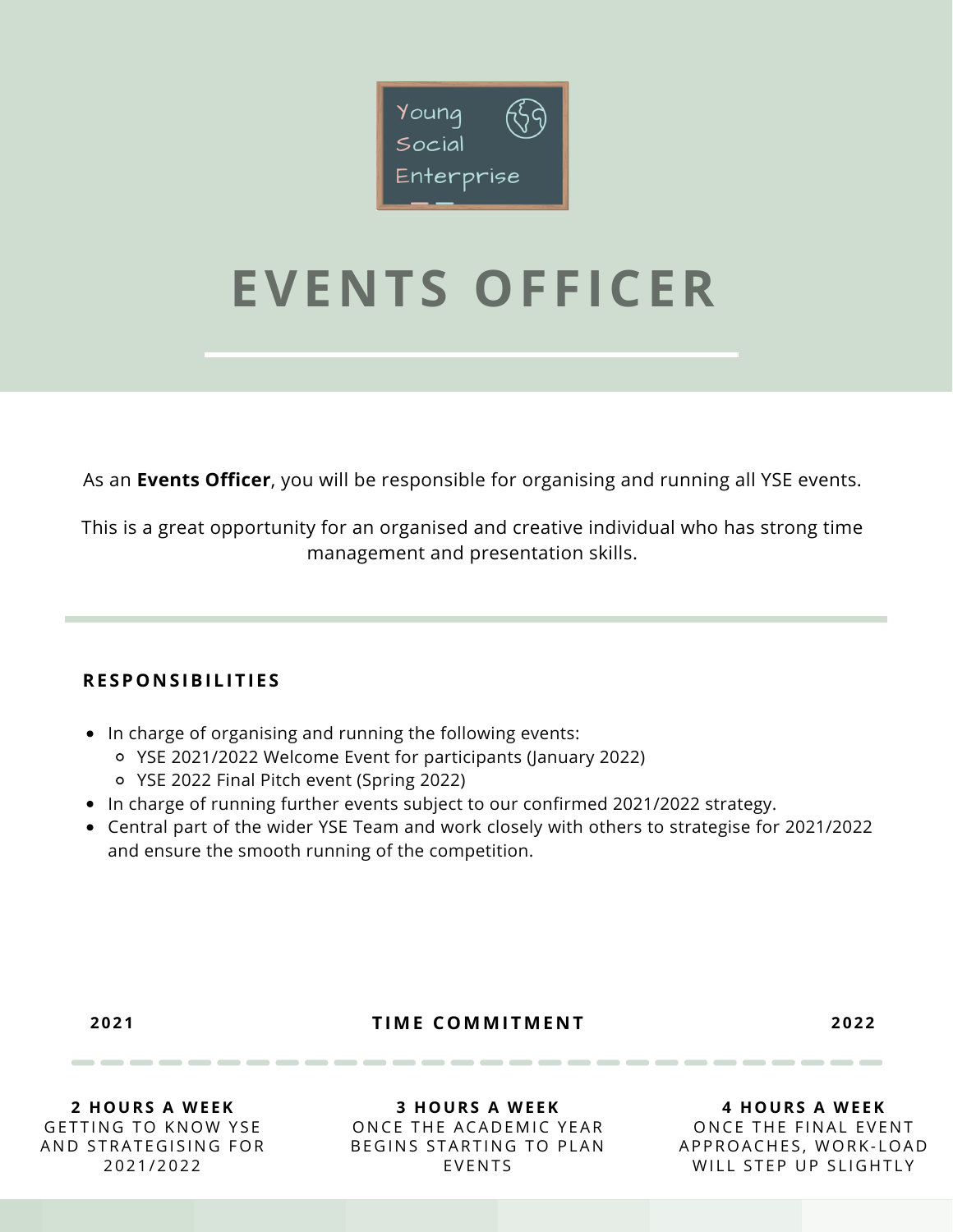

### **FINANCE OFFICER**

As a **Finance Officer**, you will be responsible for sourcing funding for YSE 2021/2022 and to keep a record of all financial transactions.

This is a great opportunity for a proactive individual who is competent with Excel, has strong organisational skills and an ability to create strong relationships with others.

### **RE SPO N S IBI L I T I E S**

- Organising and attending meetings with different organisations and individuals to gain funding for YSE 2021-22.
- Ensuring that you keep our sponsors well informed about recent YSE updates and outgoings.
- Ensuring that accounts are kept up to date and every outgoing is recorded.

**2 0 2 1 T IME COMMI TME N T 2 0 2 2**

**2 HOURS A WE EK** GETTING TO KNOW YSE AND STRATEGISING FOR 2 0 2 1 / 2 0 2 2

**4 HOURS A WE EK** GAINING FUNDING FOR YSE 2 0 2 1 / 2 0 2 2

**2 HOURS A WE EK** HELPING MORE GENERALLY AND KEEPING ACCOUNTS UP TO DATE